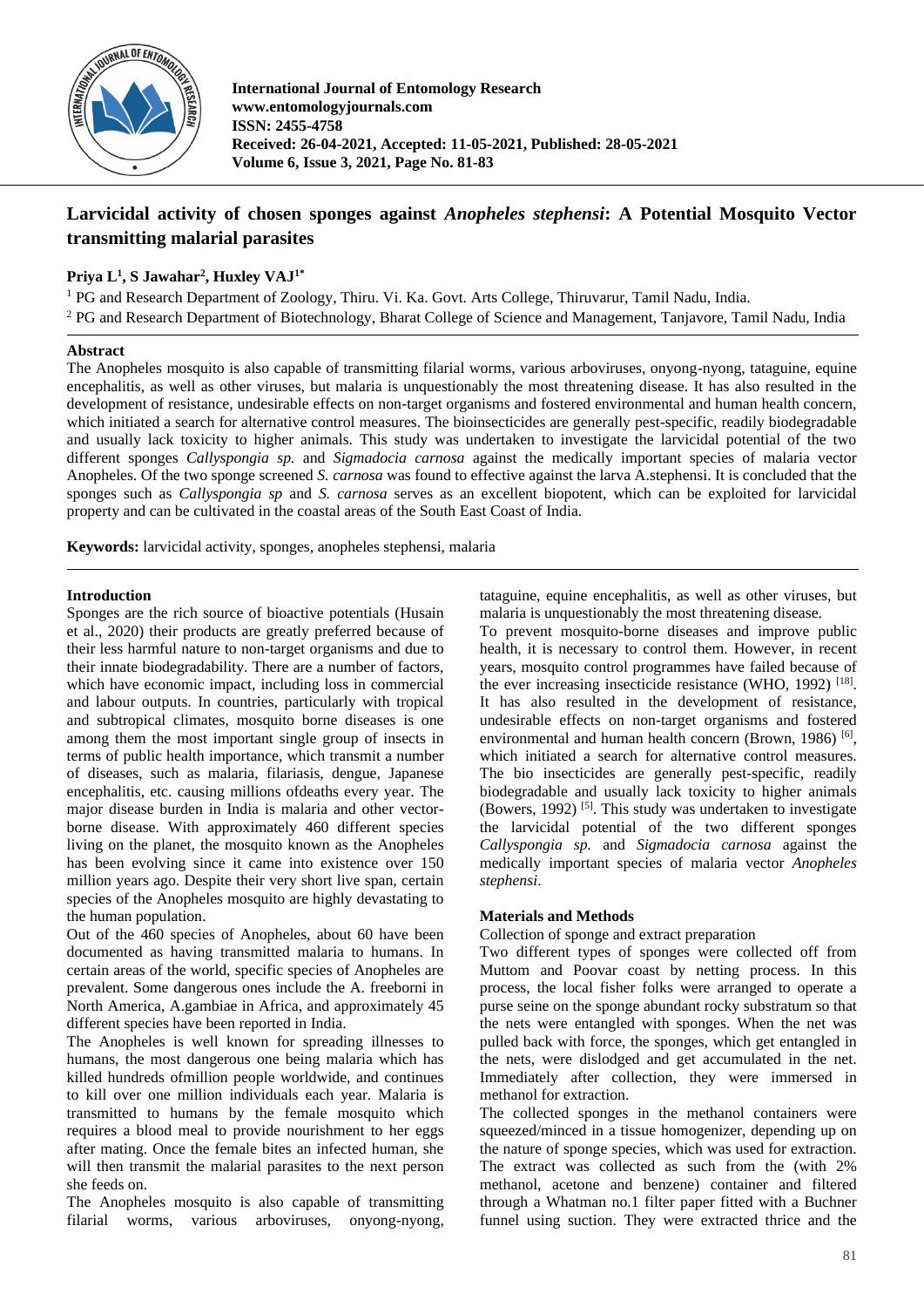combined extract was concentrated in a rotary vacuum evaporator at room temperature. The concentrated crude extract was collected in airtight plastic containers and kept in the refrigerator. From this stock solution dilutions were made to prepare different concentrations Such as 100, 200, 300, 400 and 500 mg/L, respectively, including positive and negative controls (larvae exposed to dechlorinated water without methanol, acetone and benzene).

## Test mosquito larvae

Larvae of Anopheles stephensi were collected from rice field and stagnant water areas of Thiruvarur. It was maintained at  $27 \pm 2$  °C, 75–85% relative humidity and 14L: 10D photoperiod cycles. The larvae were fed with dog biscuits and yeast at 3:1 ratio.

## Bioassay

The larvicidal bioassay followed the World Health Organization (WHO) standard protocols (World Health Organization, 1981)  $[17]$ . Instructions for determining the susceptibility or resistance of mosquito larvae to insecticides. WHO/VBC, 81:807.) with slight modifications. Bioassay were conducted with larvae collected with a Pasteur pipette, placed on filter paper for removal of excess water and transferred (25 per test) with a tiny brush into

beakers containing different concentrations of algal extracts (100, 200, 300, 400 and 500 mg/L) with 1000 ml of tap water each. Larvae were exposed to the samples at room temperature for 48 hours and the mortality/survival was registered after the first 24 hrs. Each test was run in triplicate

The persistence of larvicidal activity of the algal extract was tested by running bioassays with the same samples after 15, 30 and 60 days. Data analysis

The larval mortality in each concentration and control was recorded after 24 hours of exposure. Percentage mortalities were corrected for the natural mortality observed in the negative controls using Abbots (1925) formula;  $P = PI - C$  / 1 – C, where PI denotes the observed mortality rate and C means the natural mortality. The median lethal concentration or dose (LC50 and LD90) was calculated using 'Probit' analysis (Finney, 1971) [8] that has been recommended by OECD guideline as appropriate statistical method for toxicity data analysis. After linearization of response curve by logarithmic transformation of concentrations, 95% confidence limits and slope function were calculated to provide a consistent presentation of the toxicity data.

| Table 1: Effect of methanolic, acetone and benzene extracts of Callyspongia sp against mosquito larvae A. stephensi |  |  |  |
|---------------------------------------------------------------------------------------------------------------------|--|--|--|
|---------------------------------------------------------------------------------------------------------------------|--|--|--|

| <b>Extract</b> | LC50   | 95% Confidence | Limits     | LC90   | 95% Confidence | Limits  |
|----------------|--------|----------------|------------|--------|----------------|---------|
|                | (mg/L) | LCL            | <b>UCL</b> | (mg/L) | LCL            | UCL     |
| Methanol       | 498.91 | 462.49         | 543.49     | 763.78 | 698.50         | 852.22  |
| Acetone        | 537.79 | 479.50         | 621.46     | 875.58 | 761.77         | 1058.18 |
| Benzene        | 491.58 | 443.80         | 554.77     | 866.98 | 765.55         | 1019.12 |

LC50 = lethal concentration to cause 50% mortality in population; LC90 = lethal concentration to cause 90% mortality in population.

LCL: 95% of Lower Confidence Limit; UCL: 95% of Upper Confidence Limit.

**Table 2:** Effect of methanolic, acetone and benzene extracts of *S. carnosa* against mosquito larvae A. stephensi

| Extract  | LC50   | 95% Confidence | Limits | LC90   | 95% Confidence | Limits     |
|----------|--------|----------------|--------|--------|----------------|------------|
|          | (mg/L) | LCL            | UCL    | (mg/L) |                | <b>UCL</b> |
| Methanol | 189.69 | .42.55         | 225.42 | 497.55 | 444.03         | 580.29     |
| Acetone  | 145.38 | 12.01          | 171.21 | 330.70 | 300.31         | 373.28     |
| Benzene  | 297.40 | 261.83         | 333.04 | 633.79 | 569.49         | 725.52     |

LC50 = lethal concentration to cause 50% mortality in population; LC90 = lethal concentration to cause 90% mortality in population.

LCL: 95% of Lower Confidence Limit; UCL: 95% of Upper Confidence Limit.

#### **Results**

Results of the larvicidal activity of three different extracts (methanol, acetone, and benzene) of *Callyspongia sp* and G. corticata against the larvae of

A. stephensi was performed under laboratory evaluation. It illustrates that the larval mortality rate of A. stephensi after the treatment of the three different extracts of *Callyspongia sp* and *S. carnosa* at different concentrations (100 - 500 mg/L). In terms of lethal concentration for 50% and 90% mortality (LC50 and LC90) values were represented as follows: LC50 value of the methanol extract of *Callyspongia sp* was 498.91, acetone extract was 537.79 and benzene extract was 491.58 while for *S. carnosa* LC50 value of the methanol extract was 189.69 followed by acetone extract 145.38 benzene extract 297.40, LC90 value of the acetone extract of *Callyspongia sp* was 875.58, followed by benzene extract and methanol extract; while for *S. carnosa* LC90 value of the benzene extract was 633.79 followed by methanol extract and acetone extract was. (Table 1&2). The LC50 values of *Callyspongia sp* revealed that the larvae

A. stephensiCulex was more susceptible to acetone followed by methanol and benzene extract

(Acetone > Methanol > Benzene) whereas the LC90 values shows that there is a mild variation in the lethality of extracts. LC90 values revealed that A. stephensi was more susceptible to both sponges extracted using benzene followed by acetone and methanol extracts (Benzene > Acetone > Methanol).

#### **Discussion**

Mosquitoes are important blood sucking insects. They transmit disease agents that cause malaria, dengue, yellow fever, encephalitis, and filariasis. Many studies have been achieved on the screening of biological effects of marine organisms and many active compounds were isolated and characterized (Blunden, 2001)  $[4]$ . Red sponge from genus Chondria are known as a producer of cyclic polysulfides, terpenoids, amino acids and amines. Domoic acid derivatives with larvicidal and lowering blood pressure